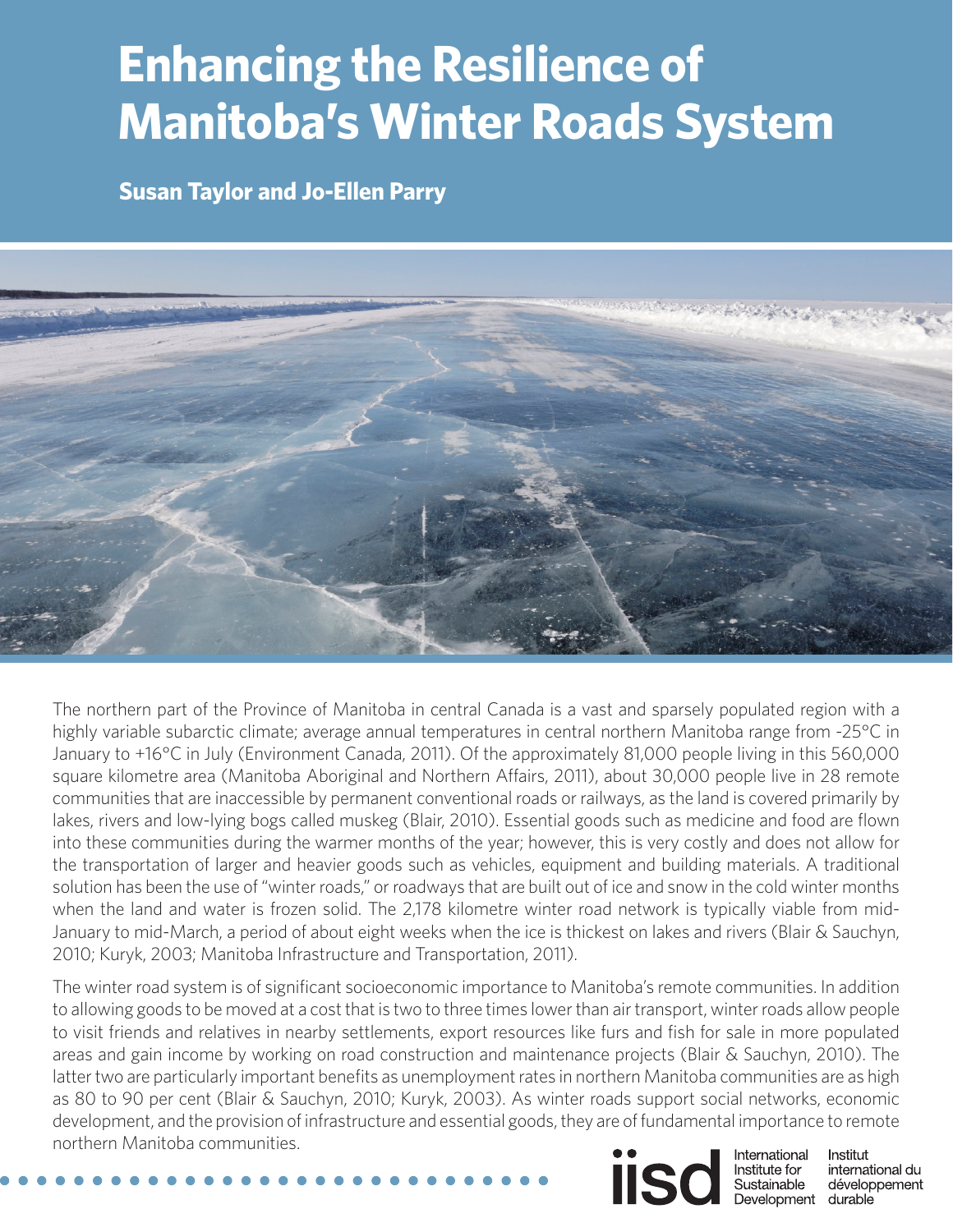*"As winter roads support social networks, economic development, and the provision of infrastructure and essential goods, they are of fundamental importance to remote northern Manitoba communities."*

Manitoba's changing climate threatens the integrity and safety of its winter roads. Milder winter temperatures and fluctuating ice and water levels in rivers have decreased the number of days that winter roads are usable, from a previous average of 50 or 55 days per year to as low as 20 days in 1999/2000 (Abdel-Hay, Harrison, Turriff, & Rosmalen, 2003, p. ii). In 1998, during a particularly warm winter, roads to 12 communities could not be built. This necessitated air transport of approximately 10 million litres of fuel and one million kilograms of foodstuffs, at a cost of \$15 million to \$18 million to the governments of Manitoba and Canada (Centre for Indigenous Environmental Resources, 2006; Kuryk, 2003). The safety of winter roads continued to be a concern in the early 2000s, when poor road conditions frequently led to drivers becoming stranded and the drowning of a road construction worker when the grader he was driving broke through the ice.

After the events of 1999/2000, the Deputy Minister of Manitoba Transportation and Government Services<sup>1</sup> supported efforts to examine the potential impact of a changing climate on the province's winter road network. Department staff, led by the Manager of Technical Services, sought external expertise to analyze weather and operational data to inform adaptation efforts. As a first step, research was needed on the relationship between winter temperatures and winter road fitness. Coincidently, the Prairie Adaptation Research Collaborative (PARC), a new partnership of the governments of Canada, Alberta, Saskatchewan and Manitoba, was initiating research on projected climate change impacts to inform adaptation efforts. Taking advantage of this opportunity, Manitoba partnered with PARC to fund a study of the impact of winter temperature variability on winter roads by researchers at the University of Winnipeg. Using regression models on the strength of the relationship between winter temperatures and winter road operations historically and temperature projections from General Circulation Models for a variety of scenarios, the researchers were able to make projections about future changes to the winter road season. Their projections suggested that the winter road season was likely to continue to shorten as a result of Manitoba's warming winters by approximately 5 days in the 2020s, 10 days in the 2050s and 14 days in the 2080s (Blair & Babb, 2008).

These findings were presented at a 2003 workshop attended by policy-makers, transportation service providers and users, researchers and other stakeholders that aimed to develop strategies for climate change mitigation and adaptation in the transport sector. Winter roads were identified as a high priority for adaptation during this workshop because of the strong likelihood that they would be affected by climate change, their socioeconomic importance in northern Manitoba and the prohibitively high cost of other methods of transportation (Kuryk, 2003). The decision to improve the winter road network was, as such, instigated by safety concerns and an informal cost assessment, and supported by scientific research and risk management planning.

The Government of Manitoba responded by dramatically increasing spending on the winter road network in an attempt to improve adaptive capacity. Between 2007 and 2011, the average cost of the winter road network rose to \$13 million annually; funding for winter roads has tripled since the first crisis year of 1998 (Rabson, 2012; Manitoba Infrastructure and Transportation, 2011). This funding has gone towards upgrading existing winter roads, as well as relocating roads away from water bodies and constructing new roads on overland routes. This has improved safety, allowed the roads to stay open longer each season (thus saving money on air transport) and reduced construction difficulties (Manitoba Infrastructure and Transportation, 2011).

<sup>1</sup> The Deputy Minister is the most senior bureaucratic position within the Ministry, and reports directly to the Minister of Manitoba Transportation and Government Services (who is an elected official).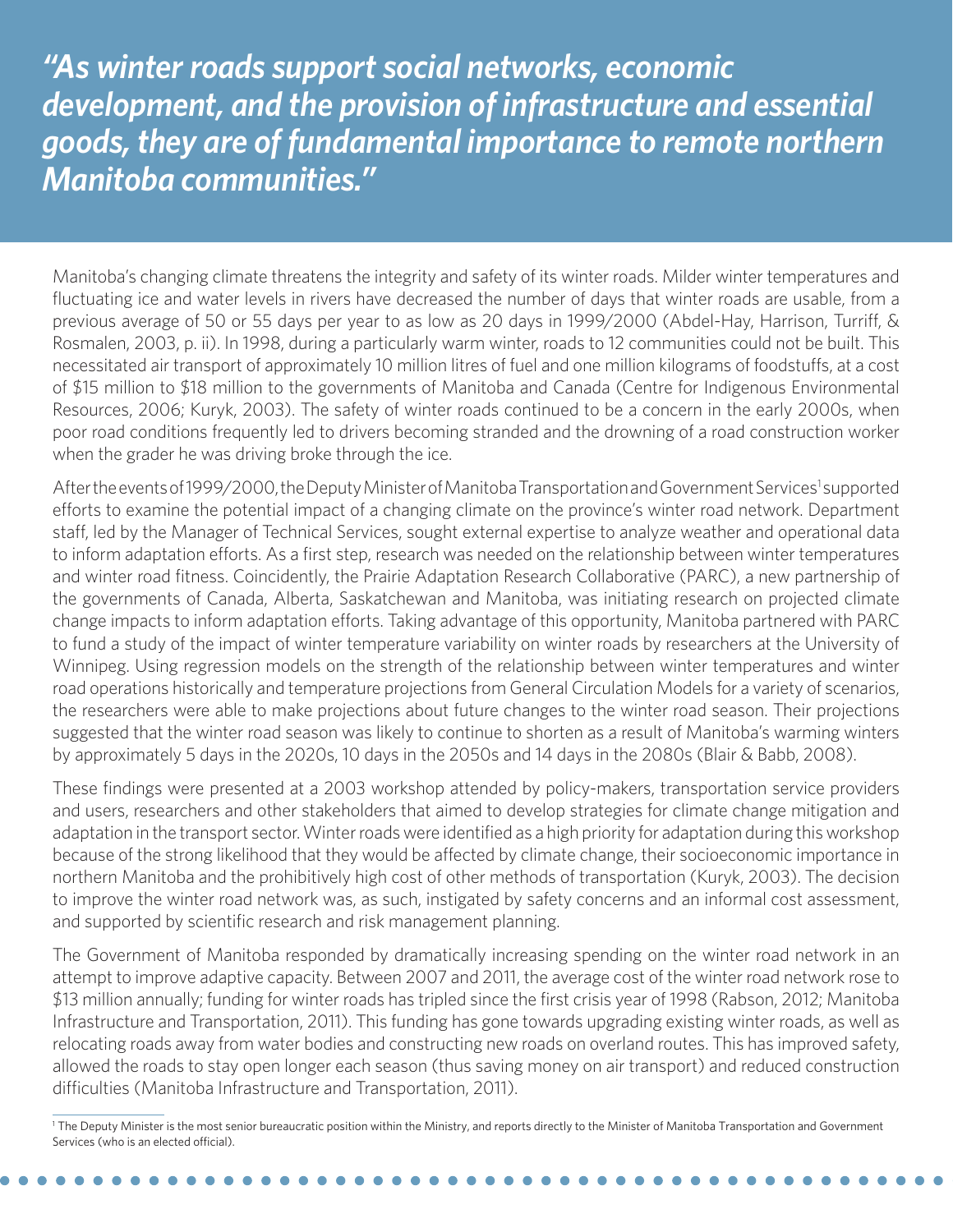*"The Government of Manitoba responded by dramatically increasing spending on the winter road network in an attempt to improve adaptive capacity."*

Several factors enabled the Government of Manitoba to successfully make changes to the winter road system:

- *• Policy coherence:* The initiative fit into the provincial government's broad northern development strategy because of the positive socioeconomic impact of the winter road system on northern communities.
- *• Opportunities management:* Manitoba was able to take advantage of an ongoing research initiative to share the cost of developing the temperature projections and regression models that informed decision-makers about likely changes in the winter road season.
- *• Stakeholder engagement:* The initiative was spearheaded by two provincial government officials who brought scientists and key decision-makers together and advocated for the project.
- *• Policy flexibility:* The initiative was a success in part because the winter road network is already a responsive and adaptable system, as it is rebuilt on an annual basis. Community consultations about the relocation of the road network, for example, could be easily incorporated into routine annual road-planning processes.

Finally, a key "lesson learned" from the Manitoba winter roads case is that framing adaptation initiatives in a risk management context is an effective way to appeal to policy-makers. The proponents of adaptation were able to make a compelling argument by presenting scientific projections that emphasized the likelihood of the existing winter road system becoming increasingly unreliable, and by highlighting the high costs, potential safety risks and negative socioeconomic effects of "business-as-usual" transportation policies.

## **References**

Abdel-Hay, K., Harrison, B., Turriff, S. & Rosmalen, C. (2003). Executive summary. In K. Abdel-Hay, B. Harrison, S. Turriff & C. van Rosmalen (Eds.), *Transportation and climate change in Manitoba – Proceedings*. Prepared for Manitoba Transportation & Government Services. Retrieved from<http://umanitoba.ca/faculties/management/ti/media/docs/climate.pdf>

Blair, D. & Babb, J. (2008). *Winter roads*. Retrieved from <http://www.climatechangeconnection.org/Impacts/Winterroads.htm>

Blair, D. & Sauchyn, D. (2010). Winter roads in Manitoba. In D. Sauchyn, H. Diaz & S. Kulshreshtha (Eds.), *The new normal: The Canadian Prairies in a changing climate*. Regina: Canadian Plains Research Center Press.

Centre for Indigenous Environmental Resources. (2006). *Climate change impacts on ice, winter roads, access trails, and Manitoba First Nations.* Retrieved from [http://www.yourcier.org/climate-change-impacts-on-ice-winter-roads-access-trails-and-manitoba-first](http://www.yourcier.org/climate-change-impacts-on-ice-winter-roads-access-trails-and-manitoba-first-nations-2006.html)[nations-2006.html](http://www.yourcier.org/climate-change-impacts-on-ice-winter-roads-access-trails-and-manitoba-first-nations-2006.html)

Environment Canada. (2011). Canadian climate normals 1971–2000 station data. Retrieved from [http://climate.weatheroffice.gc.ca/](http://climate.weatheroffice.gc.ca/climate_normals/results_e.html?stnID=3905&prov=&lang=e&dCode=1&dispBack=1&StationName=Thompson_&SearchType=Contains&province=ALL&provBut=&month1=0&month2=12) [climate\\_normals/results\\_e.html?stnID=3905&prov=&lang=e&dCode=1&dispBack=1&StationName=Thompson\\_&SearchType=Contai](http://climate.weatheroffice.gc.ca/climate_normals/results_e.html?stnID=3905&prov=&lang=e&dCode=1&dispBack=1&StationName=Thompson_&SearchType=Contains&province=ALL&provBut=&month1=0&month2=12) [ns&province=ALL&provBut=&month1=0&month2=12](http://climate.weatheroffice.gc.ca/climate_normals/results_e.html?stnID=3905&prov=&lang=e&dCode=1&dispBack=1&StationName=Thompson_&SearchType=Contains&province=ALL&provBut=&month1=0&month2=12)

Kuryk, D. (2003). Transportation and climate change in Manitoba: Winter roads. In K. Abdel-Hay, B. Harrison, S. Turriff, & C. van Rosmalen (Eds.), *Transportation and climate change in Manitoba – Proceedings*. Prepared for Manitoba Transportation & Government Services. Retrieved from<http://umanitoba.ca/faculties/management/ti/media/docs/climate.pdf>

Manitoba Aboriginal and Northern Affairs. (2011). Aboriginal and northern profile. Retrieved from [http://www.gov.mb.ca/ana/](http://www.gov.mb.ca/ana/community/profile.html) [community/profile.html](http://www.gov.mb.ca/ana/community/profile.html)

Manitoba Infrastructure and Transportation. (2011). Winter roads in Manitoba. Retrieved from [http://www.gov.mb.ca/mit/winter/index.](http://www.gov.mb.ca/mit/winter/index.html) [html](http://www.gov.mb.ca/mit/winter/index.html)

Rabson, M. (2012, Jan. 6). Winter road delays threaten water supply. Retrieved from [http://www.winnipegfreepress.com/local/winter](http://www.winnipegfreepress.com/local/winter-road-delays-threaten-water-supply-fix-136796688.html)[road-delays-threaten-water-supply-fix-136796688.html](http://www.winnipegfreepress.com/local/winter-road-delays-threaten-water-supply-fix-136796688.html)